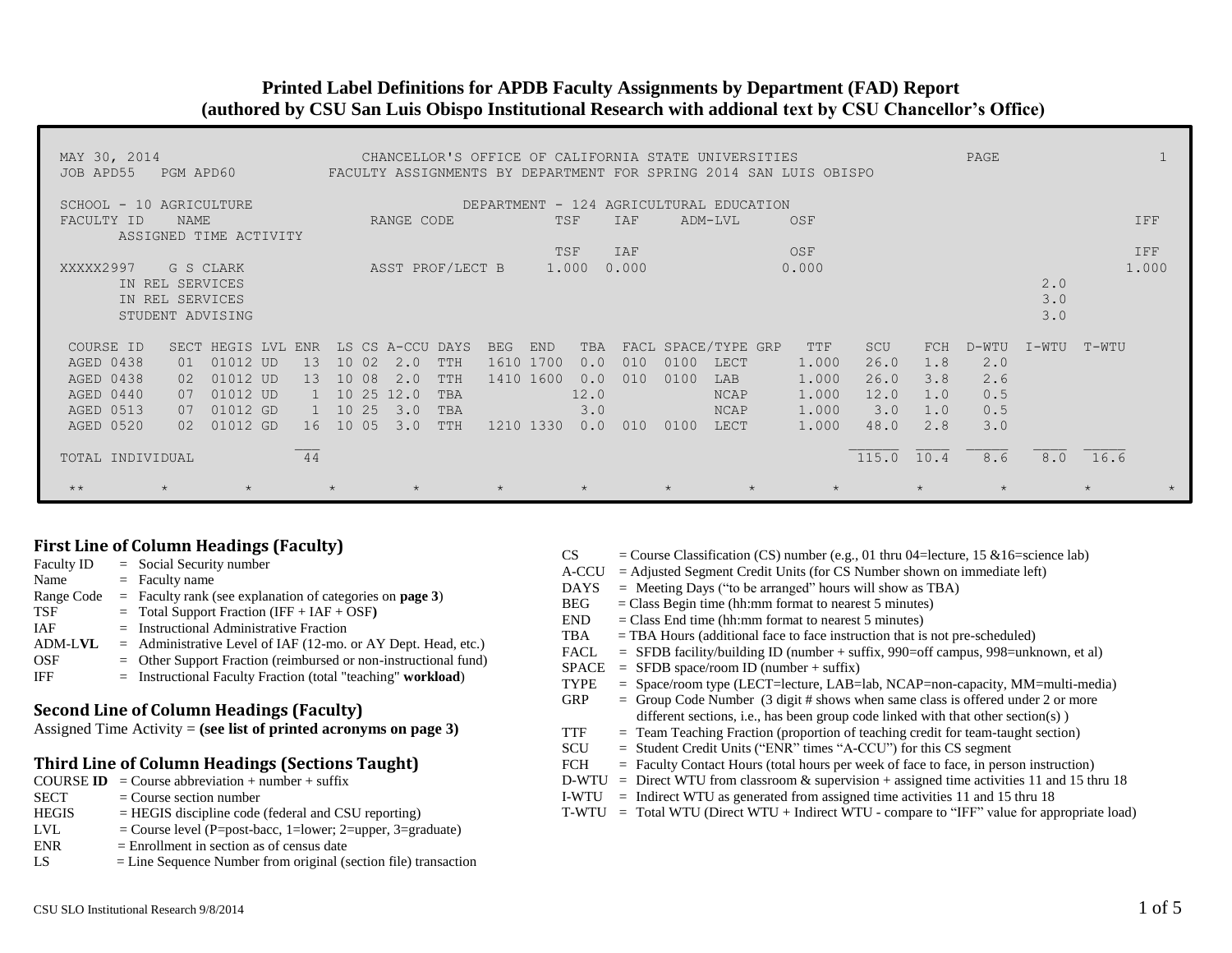## **Printed Label Definitions for APDB Faculty Assignments by Department (FAD) Report (authored by CSU San Luis Obispo Institutional Research with addional text by CSU Chancellor's Office)**

| MAY 30, 2014<br>JOB APD55                                                                                                                                               | PAGE<br>CHANCELLOR'S OFFICE OF CALIFORNIA STATE UNIVERSITIES<br>FACULTY ASSIGNMENTS BY DEPARTMENT FOR SPRING 2014 SAN LUIS OBISPO<br>PGM APD60 |                                                                                                                    |                                                                                               |                                                                 |                                                                      |                                                                                      |                                                                                                |                                                                                    |                   |              |
|-------------------------------------------------------------------------------------------------------------------------------------------------------------------------|------------------------------------------------------------------------------------------------------------------------------------------------|--------------------------------------------------------------------------------------------------------------------|-----------------------------------------------------------------------------------------------|-----------------------------------------------------------------|----------------------------------------------------------------------|--------------------------------------------------------------------------------------|------------------------------------------------------------------------------------------------|------------------------------------------------------------------------------------|-------------------|--------------|
| DEPARTMENT - 124 AGRICULTURAL EDUCATION<br>SCHOOL - 10 AGRICULTURE<br><b>IAF</b><br>FACULTY ID<br>NAME<br>RANGE CODE<br>TSF<br>ADM-LVL<br>OSF<br>ASSIGNED TIME ACTIVITY |                                                                                                                                                |                                                                                                                    |                                                                                               |                                                                 |                                                                      |                                                                                      |                                                                                                |                                                                                    |                   | IFF          |
| XXXXX2997<br>IN REL SERVICES<br>IN REL SERVICES<br>STUDENT ADVISING                                                                                                     | G S CLARK                                                                                                                                      |                                                                                                                    | ASST PROF/LECT B                                                                              |                                                                 | IAF<br>TSF<br>1.000<br>0.000                                         |                                                                                      | OSF<br>0.000                                                                                   |                                                                                    | 2.0<br>3.0<br>3.0 | IFF<br>1,000 |
| COURSE ID<br>SECT<br>AGED 0438<br>01<br>AGED 0438<br>AGED 0440<br>07<br><b>AGED 0513</b><br>07<br>AGED 0520                                                             | <b>HEGTS</b><br>T.VT.<br>01012 UD<br>01012 UD<br>02<br>01012 UD<br>01012 GD<br>01012 GD<br>02 <sup>2</sup>                                     | <b>ENR</b><br>T.S.<br>10 02<br>13<br>13<br>10<br>25<br>10<br>2.5<br>10 <sup>1</sup><br>10 <sup>°</sup><br>05<br>16 | CS A-CCU<br>DAYS<br>2.0<br>TTH<br>08<br>TTH<br>2.0<br>12.0<br>TBA<br>3.0<br>TBA<br>3.0<br>TTH | <b>END</b><br><b>BEG</b><br>1610 1700<br>1410 1600<br>1210 1330 | TBA<br>FACL<br>0.0<br>010<br>0.0<br>010<br>12.0<br>3.0<br>0.0<br>010 | SPACE/TYPE GRP<br>0100<br>LECT<br>0100<br>LAB<br><b>NCAP</b><br>NCAP<br>0100<br>LECT | SCU<br>TTF<br>1.000<br>26.0<br>1,000<br>26.0<br>1.000<br>12.0<br>1,000<br>3.0<br>1.000<br>48.0 | FCH<br>D-WTU<br>2.0<br>1.8<br>3.8<br>2.6<br>0.5<br>1.0<br>0.5<br>1.0<br>3.0<br>2.8 | I-WTU             | T-WTU        |
| TOTAL INDIVIDUAL<br>$+ +$                                                                                                                                               | $\star$                                                                                                                                        | 44                                                                                                                 | $\star$                                                                                       |                                                                 | $\star$                                                              | $\star$                                                                              | 115.0 10.4                                                                                     | 8.6<br>$\star$                                                                     |                   | $8.0$ 16.6   |

## **First Line of Column Headings (Faculty)**

| <b>Faculty ID</b> | $=$ Social Security number                                         |
|-------------------|--------------------------------------------------------------------|
| Name              | $=$ Faculty name                                                   |
| Range Code        | $=$ Faculty rank (see explanation of categories on <b>page 3</b> ) |
| TSF               | $=$ Total Support Fraction (IFF + IAF + OSF)                       |
| <b>IAF</b>        | $=$ Instructional Administrative Fraction                          |
| ADM-LVL           | $=$ Administrative Level of IAF (12-mo. or AY Dept. Head, etc.)    |
| <b>OSF</b>        | $=$ Other Support Fraction (reimbursed or non-instructional fund)  |
| IFF               | $=$ Instructional Faculty Fraction (total "teaching" workload)     |

# **Second Line of Column Headings (Faculty)**

Assigned Time Activity = **(see list of printed acronyms on page 3)**

#### **Third Line of Column Headings (Sections Taught)**

- **COURSE ID** = Course abbreviation + number + suffix
- $SECTION = Course section number$
- $HEGIS$  = HEGIS discipline code (federal and CSU reporting)
- LVL  $=$  Course level (P=post-bacc, 1=lower; 2=upper, 3=graduate)
- $ENR = Enrollment in section as of census date$
- LS = Line Sequence Number from original (section file) transaction
- CS  $=$  Course Classification (CS) number (e.g., 01 thru 04=lecture, 15 &16=science lab)
- A-CCU = Adjusted Segment Credit Units (for CS Number shown on immediate left)
- $DAYS$  = Meeting Days ("to be arranged" hours will show as TBA)
- $BEG = Class Begin time (hh:mm format to nearest 5 minutes)$
- $END = Class End time (hh:mm format to nearest 5 minutes)$
- $TBA = TBA$  Hours (additional face to face instruction that is not pre-scheduled)
- FACL = SFDB facility/building ID (number + suffix, 990=off campus, 998=unknown, et al)
- $SPACE = SFDB space/room ID (number + suffix)$
- TYPE = Space/room type (LECT=lecture, LAB=lab, NCAP=non-capacity, MM=multi-media)
- GRP  $=$  Group Code Number (3 digit # shows when same class is offered under 2 or more different sections, i.e., has been group code linked with that other section(s)  $)$
- TTF = Team Teaching Fraction (proportion of teaching credit for team-taught section)
- SCU = Student Credit Units ("ENR" times "A-CCU") for this CS segment
- FCH = Faculty Contact Hours (total hours per week of face to face, in person instruction)
- D-WTU = Direct WTU from classroom  $\&$  supervision + assigned time activities 11 and 15 thru 18
- I-WTU = Indirect WTU as generated from assigned time activities 11 and 15 thru 18
- T-WTU = Total WTU (Direct WTU + Indirect WTU compare to "IFF" value for appropriate load)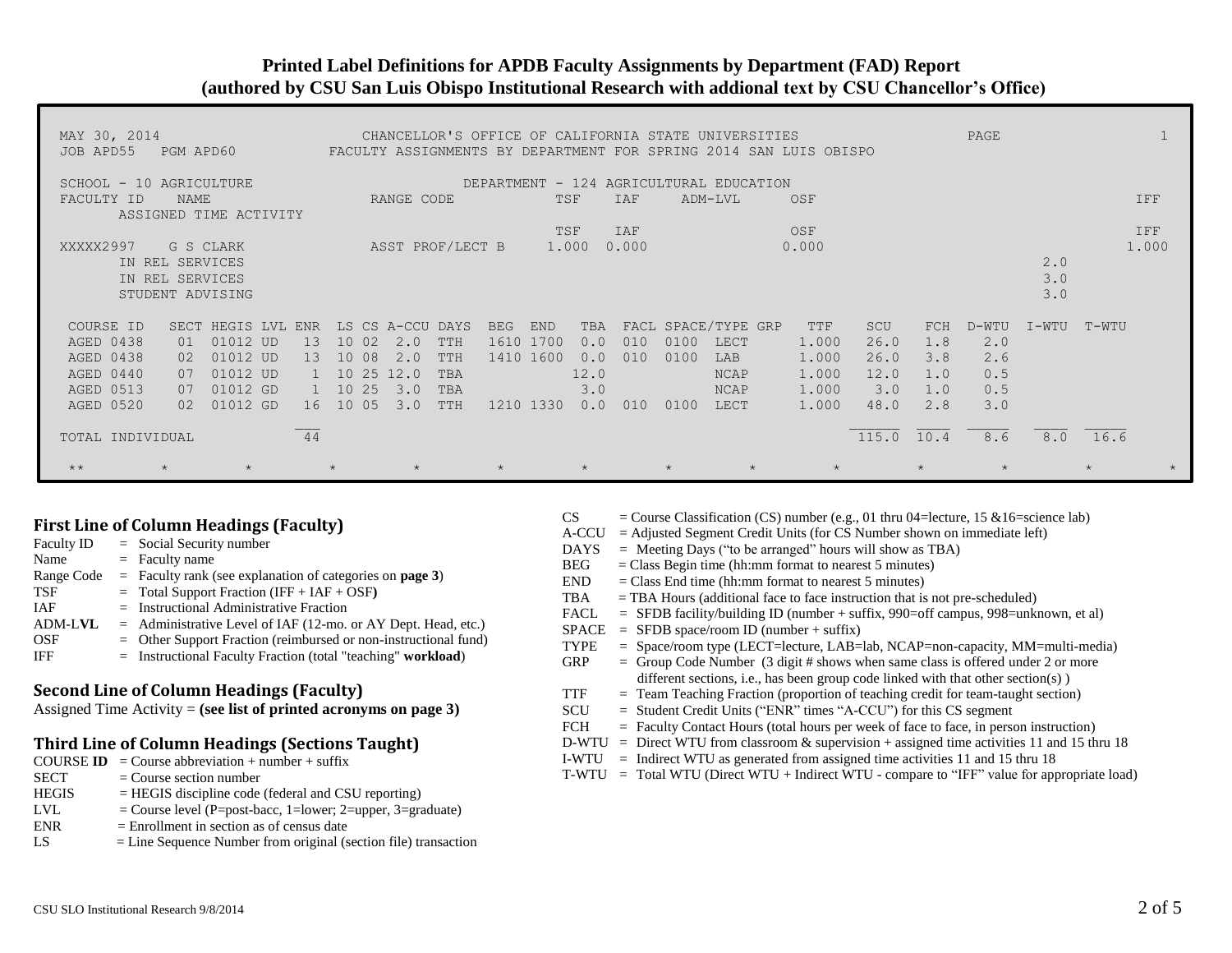# **Department Totals**

| SCHOOL - 76 SCIENCE/MATH                    |                      |                                  |                                  | DEPARTMENT - 146 BIOLOGICAL SCIENCES |                                  |                              |                                  |                                  |                                  |                                        |                                  |                                      |                                  |
|---------------------------------------------|----------------------|----------------------------------|----------------------------------|--------------------------------------|----------------------------------|------------------------------|----------------------------------|----------------------------------|----------------------------------|----------------------------------------|----------------------------------|--------------------------------------|----------------------------------|
| FACULTY<br>TYPE                             | NO. OF<br>APPTS      | APPT<br>FTEF                     | CLASS<br>WTU                     | SUPERVSN<br>WTU                      | <b>DIRECT</b><br>WTU             | INDIRECT<br>WTU              | TOTAL<br>WTU                     | <b>DIRECT</b>                    | TOTAL<br>WTU/FTEF WTU/FTEF       | TOTAL<br>SCU                           | TOTAL<br>FTES                    | SCU/FTEF                             | SFR                              |
| FULL TIME<br>PART TIME<br>SUBTOTAL<br>TOTAL | 25<br>38<br>63<br>63 | 23.90<br>14.57<br>38.47<br>38.47 | 300.1<br>207.6<br>507.7<br>507.7 | 5.0<br>0.0<br>5.0<br>5.0             | 311.0<br>207.6<br>518.6<br>518.6 | 47.0<br>15.7<br>62.7<br>62.7 | 358.0<br>223.3<br>581.3<br>581.3 | 13.01<br>14.25<br>13.48<br>13.48 | 14.98<br>15.32<br>15.11<br>15.11 | 8083.2<br>4722.4<br>12805.6<br>12805.6 | 541.4<br>315.9<br>857.3<br>857.3 | 338.21<br>324.10<br>332.86<br>332.86 | 22.65<br>21.68<br>22.28<br>22.28 |
| SALARY RANGE TITLE                          |                      |                                  |                                  |                                      |                                  |                              |                                  |                                  |                                  |                                        |                                  |                                      |                                  |
| PROFESSOR/LECT D                            | 9                    | 7.75                             | 128.9                            | 2.0                                  | 130.9                            | 14.0                         | 144.9                            | 16.89                            | 18.70                            | 2284.5                                 | 153.7                            | 294.77                               | 19.84                            |
| ASSOC PROF/LECT C                           | 8                    | 7.65                             | 86.4                             | 3.0                                  | 92.3                             | 9.0                          | 101.3                            | 12.07                            | 13.24                            | 2785.1                                 | 186.2                            | 364.07                               | 24.34                            |
| ASST PROF/LECT B                            | 16                   | 12.84                            | 149.4                            | 0.0                                  | 152.4                            | 28.5                         | 180.9                            | 11.87                            | 14.09                            | 5302.0                                 | 354.8                            | 413.06                               | 27.64                            |
| INSTRUCTOR/LECT A                           | 5                    | 2.92                             | 35.0                             | 0.0                                  | 35.0                             | 9.2                          | 44.2                             | 12.00                            | 15.15                            | 1198.0                                 | 80.0                             | 410.70                               | 27.41                            |
| TCHNG ASST/LECT L                           |                      | 0.40                             | 6.0                              | 0.0                                  | 6.0                              | 0.0                          | 6.0                              | 15.00                            | 15.00                            | 78.0                                   | 5.2                              | 195.00                               | 13.00                            |
| TCHNG ASSOCIATE                             | 24                   | 6.92                             | 102.0                            | 0.0                                  | 102.0                            | 2.0                          | 104.0                            | 14.74                            | 15.03                            | 1158.0                                 | 77.4                             | 167.39                               | 11.18                            |
| SUBTOTAL                                    | 63                   | 38.47                            | 507.7                            | 5.0                                  | 518.6                            | 62.7                         | 581.3                            | 13.48                            | 15.11                            | 12805.6                                | 857.3                            | 332.86                               | 22.28                            |
| TOTAL                                       | 63                   | 38.47                            | 507.7                            | 5.0                                  | 518.6                            | 62.7                         | 581.3                            | 13.48                            | 15.11                            | 12805.6                                | 857.3                            | 332.86                               | 22.28                            |

| <b>NO. OF APPTS</b>   | = Total number of distinct department appointments reported to APDB for school or department in question or campuswide<br>last page of report). This label appears only when the "Print secondary appointments" option was selected as "YES"<br>on the APDB job panel for the FAD report                                                          |
|-----------------------|---------------------------------------------------------------------------------------------------------------------------------------------------------------------------------------------------------------------------------------------------------------------------------------------------------------------------------------------------|
| <b>NO. OF PERSONS</b> | = Total number (headcount) of faculty reported to APDB for school or department in question or campuswide<br>last page of report). This label appears only when the "Print secondary appointments" option was selected as "NO".X                                                                                                                  |
| <b>APPT FTEF</b>      | = The total credited FTEF (Full Time Equivalent Faculty) as summed over all faculty reported with an appointment for<br>department in question (individual dept page) or with an appointment for a dept which is under the school in question<br>(individual school page) or as summed over all department appointments (campuswide totals page). |
| <b>CLASS WTU</b>      | = Total Weighted Teaching Units generated from Classroom instruction (CS # 01-21 & 77,78). Printed value on an individual dept page includes<br>contributions only from faculty whose PRIMARY department appointment is same as dept name/code showing at top of that page.                                                                       |
| <b>SUPERVSN WTU</b>   | $=$ Total Weighted Teaching Units generated from Supervision instruction (CS # 23,24,25,36,48). See remark under "CLASS WTU" label above.                                                                                                                                                                                                         |
| <b>DIRECT WTU</b>     | $=$ Sum of "CLASS WTU" value on same row + any (direct) Assign Time WTU reported for A.T. activity codes 11 or 15 thru 18                                                                                                                                                                                                                         |
| <b>INDIRECT WTU</b>   | $=$ Total faculty Assigned Time WTU reported for A.T. activity codes other than 11,15,16,17,18<br>$=$ The sum of DIRECT WTU and INDIRECT WTU                                                                                                                                                                                                      |
| <b>TOTAL WTU</b>      |                                                                                                                                                                                                                                                                                                                                                   |
|                       | DIRECT WTU/FTEF = DIRECT WTU divided by APPT FTEF                                                                                                                                                                                                                                                                                                 |
| <b>TOTAL WTU/FTEF</b> | $=$ TOTAL WTU divided by APPT FTEF                                                                                                                                                                                                                                                                                                                |
| <b>TOTAL SCU</b>      | = Sum of permanent APDB data element "COMPUTED SCU". Printed value on an individual department page includes contributions only from faculty<br>whose <b>PRIMARY</b> department appointment is same as dept name/code showing at top of that page                                                                                                 |
| <b>TOTAL FTES</b>     | $=$ Value is obtained via following formula (which involves permanent APDB data elements):                                                                                                                                                                                                                                                        |
|                       | (Undergraduate Computed $SCU/15$ ) + (Graduate Computed $SCU/12$ )<br>Printed value on an individual department page includes contributions only from faculty whose <b>PRIMARY</b> department appointment is same                                                                                                                                 |
|                       | as dept name/code showing at top of that page                                                                                                                                                                                                                                                                                                     |
| <b>SCU/FTEF</b>       | $=$ TOTAL SCU divided by APPT FTEF                                                                                                                                                                                                                                                                                                                |
| <b>SFR</b>            | $=$ (Student Faculty Ratio) TOTAL FTES divided by APPT FTEF                                                                                                                                                                                                                                                                                       |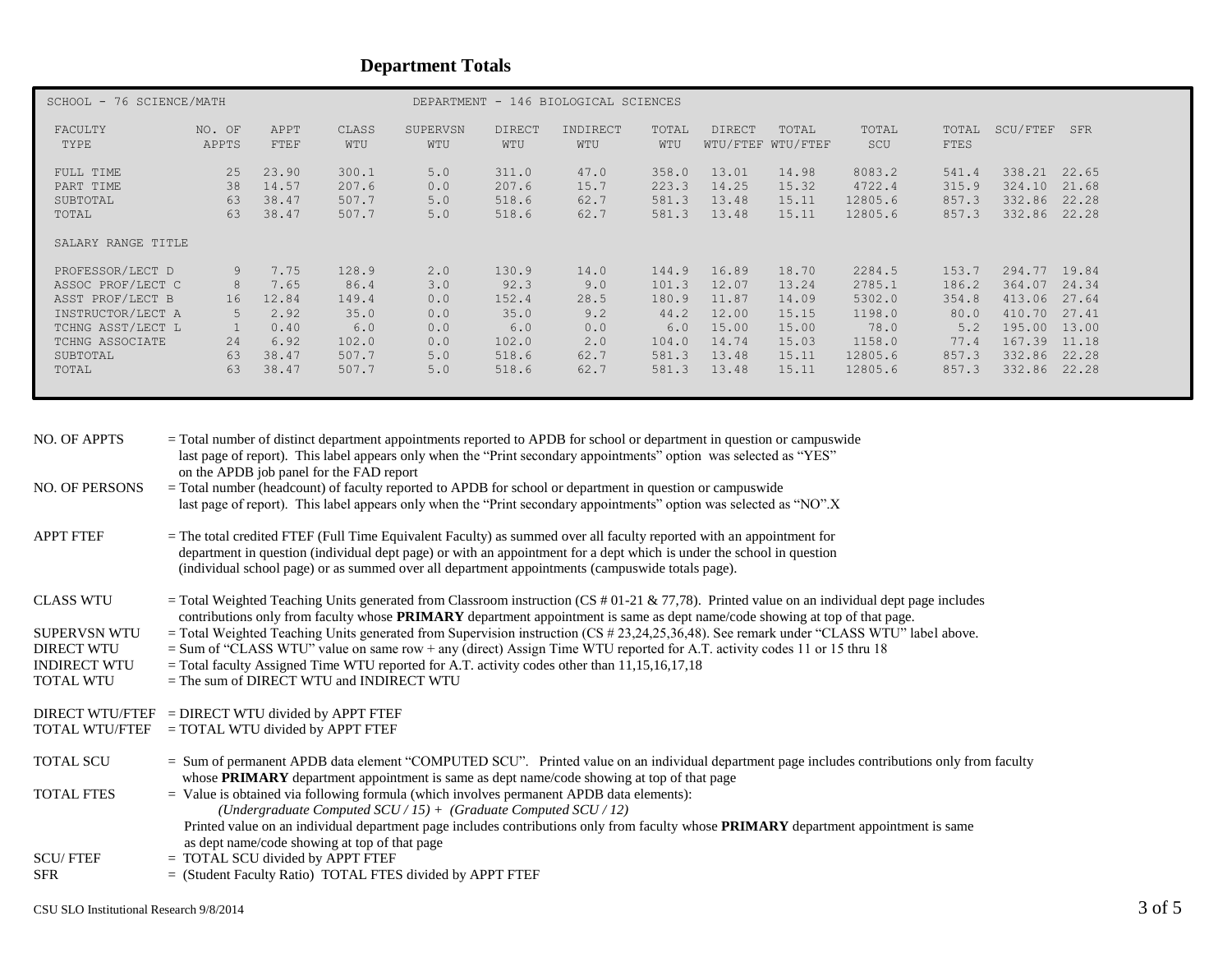## **FACULTY TYPE**

| FULL TIME = Total IFF (over all dept appointments) greater than zero and Faculty Rank not = "GRAD ASST" and |
|-------------------------------------------------------------------------------------------------------------|
| TSF (Total Support Fraction) not less than 1.000                                                            |
| PART TIME = Total IFF (over all dept appointments)g reater than zero and Faculty Rank not = "GRAD ASST" and |
| TSF (Total Support Fraction) is less than 1.000                                                             |

GRAD ASST = Any faculty person whose "Faculty Rank" label prints as "GRAD ASST"

OTHER = Any faculty person (reported to APDB) who does NOT satisfy the criteria for any of the above 3 categories

#### **SALARY RANGE TITLE**

| <b>PROFESSOR</b>  | $=$ Professor, head coach, principal vocational instructor, lecturer "D"                       |
|-------------------|------------------------------------------------------------------------------------------------|
| <b>ASSOC PROF</b> | = Associate professor, coach, senior vocational instructor, lecturer "C"                       |
| <b>ASST PROF</b>  | $=$ Assistant professor, coaching specialist, intermediate vocational instructor, lecturer "B" |
| <b>INSTRUCTOR</b> | = Instructor, coaching assistant, junior vocational instructor, lecturer "A"                   |
| <b>ASSISTANT</b>  | $=$ Teaching assistant, lecturer "L"                                                           |
| <b>TCHG ASSOC</b> | $=$ Teaching associate                                                                         |
| <b>GRAD ASST</b>  | $=$ Graduate assistant, SSP, volunteer                                                         |
|                   | $ADMINISTRATOR =$ Administrator (no Instructional Faculty Fraction)                            |
| <b>OTHER</b>      | $=$ Non-teaching staff, e.g., librarian, coach, counselor, administrator with IFF              |

# **Assigned Time Acronyms**

| <b>ACRONYM</b>          | A.T. CODE | <b>FULL TITLE</b>                                 |
|-------------------------|-----------|---------------------------------------------------|
| <b>EXCESS ENROLLMT</b>  | 11        | <b>Excessive Enrollments</b>                      |
| NEW PREPARATIONS        | 12        | New Preparations                                  |
| <b>COURSE OVERLOAD</b>  | 14        | Course or Supervision Overload                    |
| NON TRAD INST           | 15        | Non Traditional Instruction                       |
| <b>INSRVICE TRAING</b>  | 16        | In Service Training for K-12 School Personnel     |
| <b>CREDIT BY EXAM</b>   | 17        | Credit by Examination/Evaluation                  |
| <b>INST SUP OF GRAD</b> | 18        | <b>Instructional Support of Graduate Students</b> |
| <b>SPECIAL INS PROG</b> | 21        | Special Instructional Programs                    |
| <b>INS EXPR OR INOV</b> | 22        | Instructional Experimentation or Innovation       |
| <b>IN REL SERVICES</b>  | 23        | <b>Instruction Related Services</b>               |
| STUDENT ADVISING        | 31        | <b>Advising Responsibilities</b>                  |
| <b>COMMITTEE ASGNMT</b> | 32        | <b>Instruction Related Committee Assignments</b>  |
| <b>CURRICULAR PLANG</b> | 33        | <b>Curricular Planning or Studies</b>             |
| <b>ACCREDITATION</b>    | 34        | <b>Accreditation Responsibilities</b>             |
| <b>FACILITY PLANG</b>   | 35        | <b>Instruction Related Facilities Planning</b>    |
| <b>CFA ACTIVITIES</b>   | 41        | California Faculty Association Activities         |